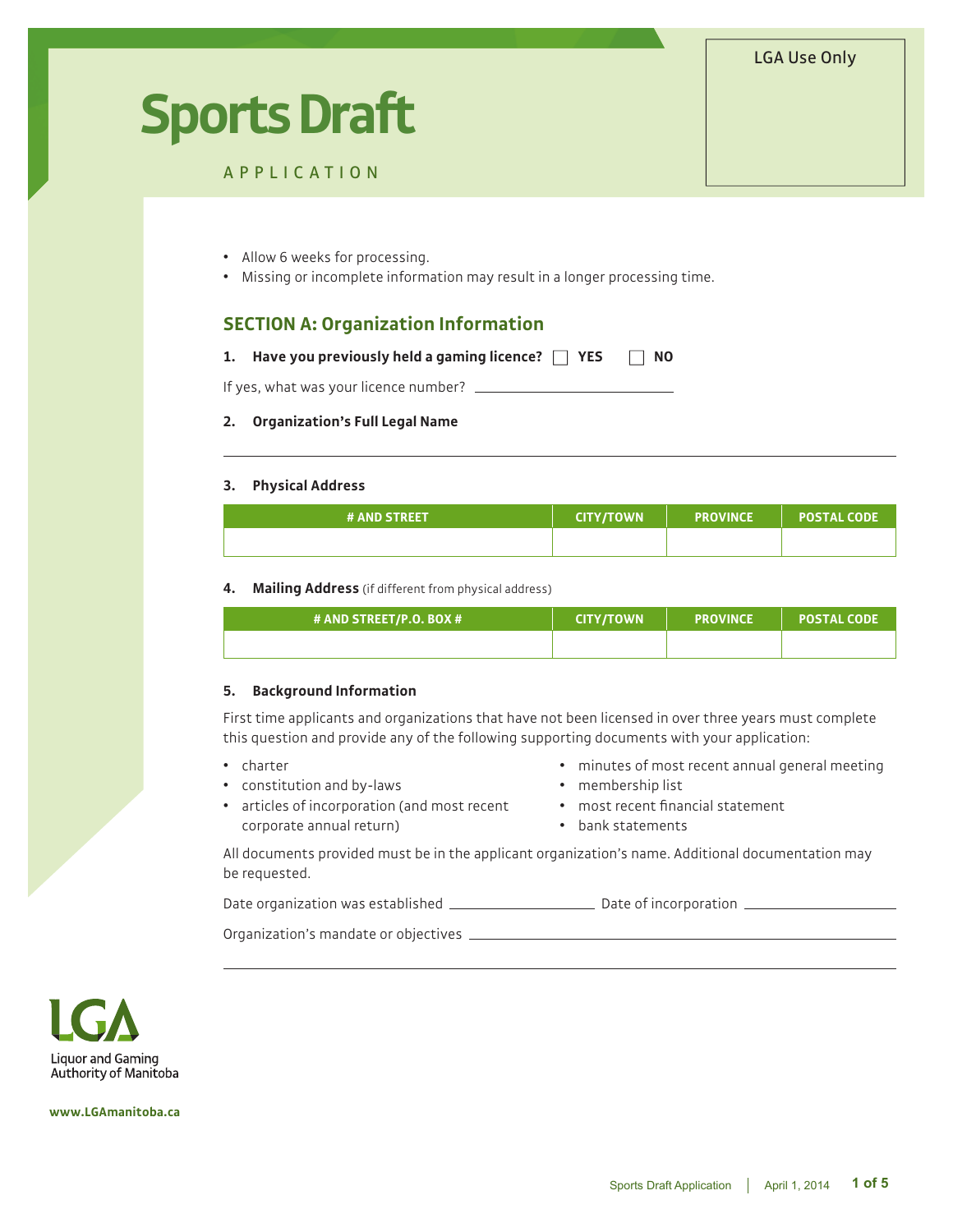## **6. Current Executive** (please print)

|             |                         | <b>PRESIDENT</b> | <b>VICE-PRESIDENT</b> |
|-------------|-------------------------|------------------|-----------------------|
| Name        |                         |                  |                       |
|             | # and Street/P.O. Box # |                  |                       |
| City/Town   |                         |                  |                       |
| Province    |                         |                  |                       |
| Postal Code |                         |                  |                       |
| Phone       | <b>Business</b>         |                  |                       |
|             | Home                    |                  |                       |
|             | Cell                    |                  |                       |
| Email       |                         |                  |                       |

|             |                         | <b>SECRETARY</b> | <b>TREASURER</b> |
|-------------|-------------------------|------------------|------------------|
| Name        |                         |                  |                  |
|             | # and Street/P.O. Box # |                  |                  |
| City/Town   |                         |                  |                  |
| Province    |                         |                  |                  |
| Postal Code |                         |                  |                  |
| Phone       | <b>Business</b>         |                  |                  |
|             | Home                    |                  |                  |
|             | Cell                    |                  |                  |
| Email       |                         |                  |                  |

## **7. Sports Draft Contact:** (primary contact)

|             |                         | <b>SPORTS DRAFT CHAIR</b> | <b>MAILING CONTACT</b><br>(if different from sports draft chair) |
|-------------|-------------------------|---------------------------|------------------------------------------------------------------|
| Name        |                         |                           |                                                                  |
|             | # and Street/P.O. Box # |                           |                                                                  |
| City/Town   |                         |                           |                                                                  |
| Province    |                         |                           |                                                                  |
| Postal Code |                         |                           |                                                                  |
| Phone       | <b>Business</b>         |                           |                                                                  |
|             | Home                    |                           |                                                                  |
|             | Cell                    |                           |                                                                  |
| Fax         |                         |                           |                                                                  |
| Email       |                         |                           |                                                                  |

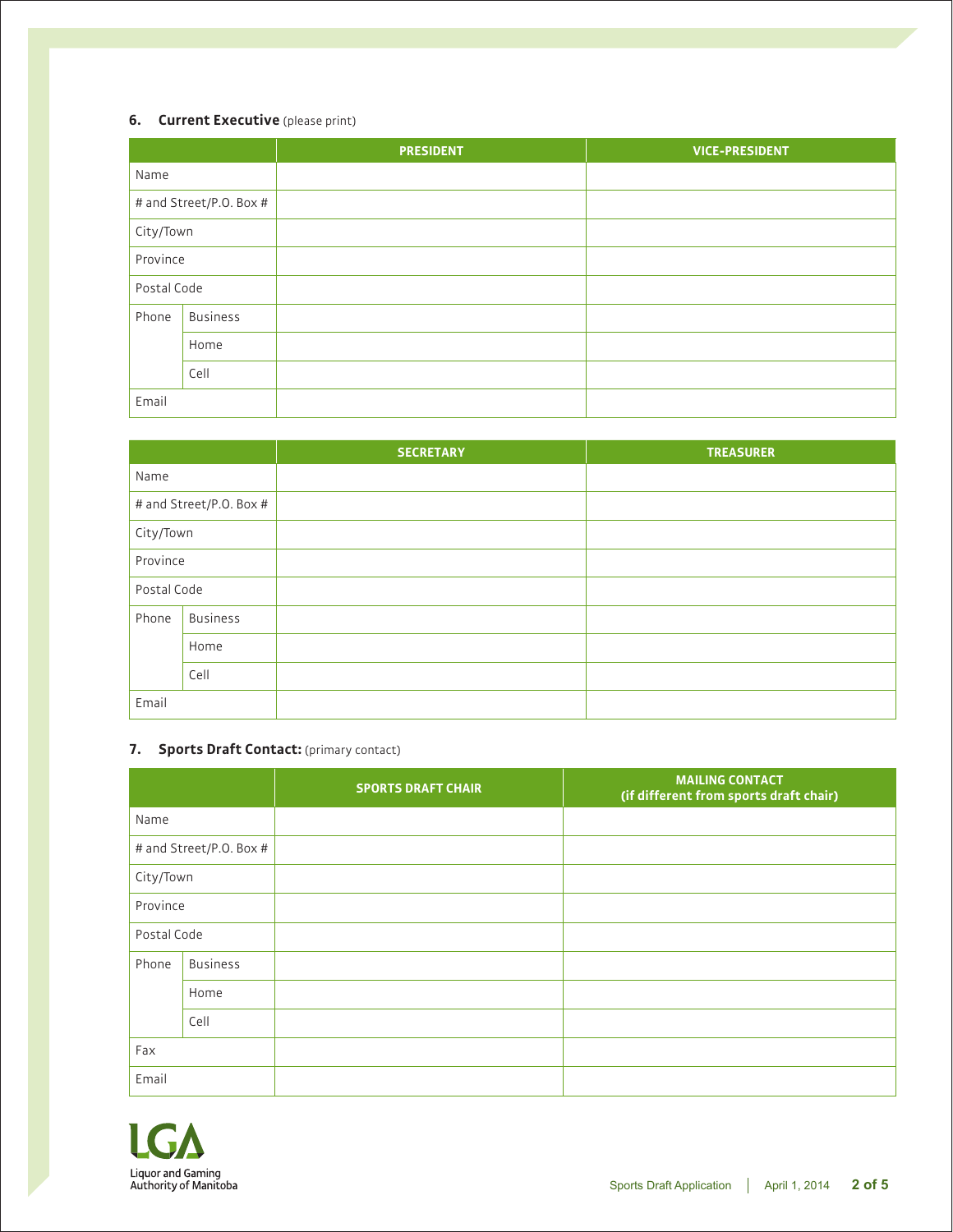**8. At what address are your records physically kept?** (cannot be a P.O. box #)

# **SECTION B: Financial Information**

## **9. Use of Profits**

How will the profits from this event be used? Please be specific. Include any donations to other charitable organizations assisting in ticket sales. Attach a separate page, if required.

#### **10. Current Funds**

Does your organization have current funds to cover the cost of prizes?

 $\Box$  Yes – Provide a copy of your organization's most current bank statement.

No – Provide an *Irrevocable Standby Letter of Credit* or bank draft from a financial institution.

#### **11. Sports Draft Bank Account**

A separate account must be used for deposit of all sports draft revenue. All expenses and disbursements approved with this application must be paid from this account.

| Name of Financial Institution    |  |
|----------------------------------|--|
| Address of Financial Institution |  |
| <sup>I</sup> Account Number      |  |

#### **12. Estimated Expenses**

Estimated expenses to operate a sports draft, not including the licence fee, cannot exceed 10% of gross revenue.

|              | <b>EXPENSES</b> |
|--------------|-----------------|
| Advertising  |                 |
| Distribution |                 |
| Other        |                 |
| Total        |                 |

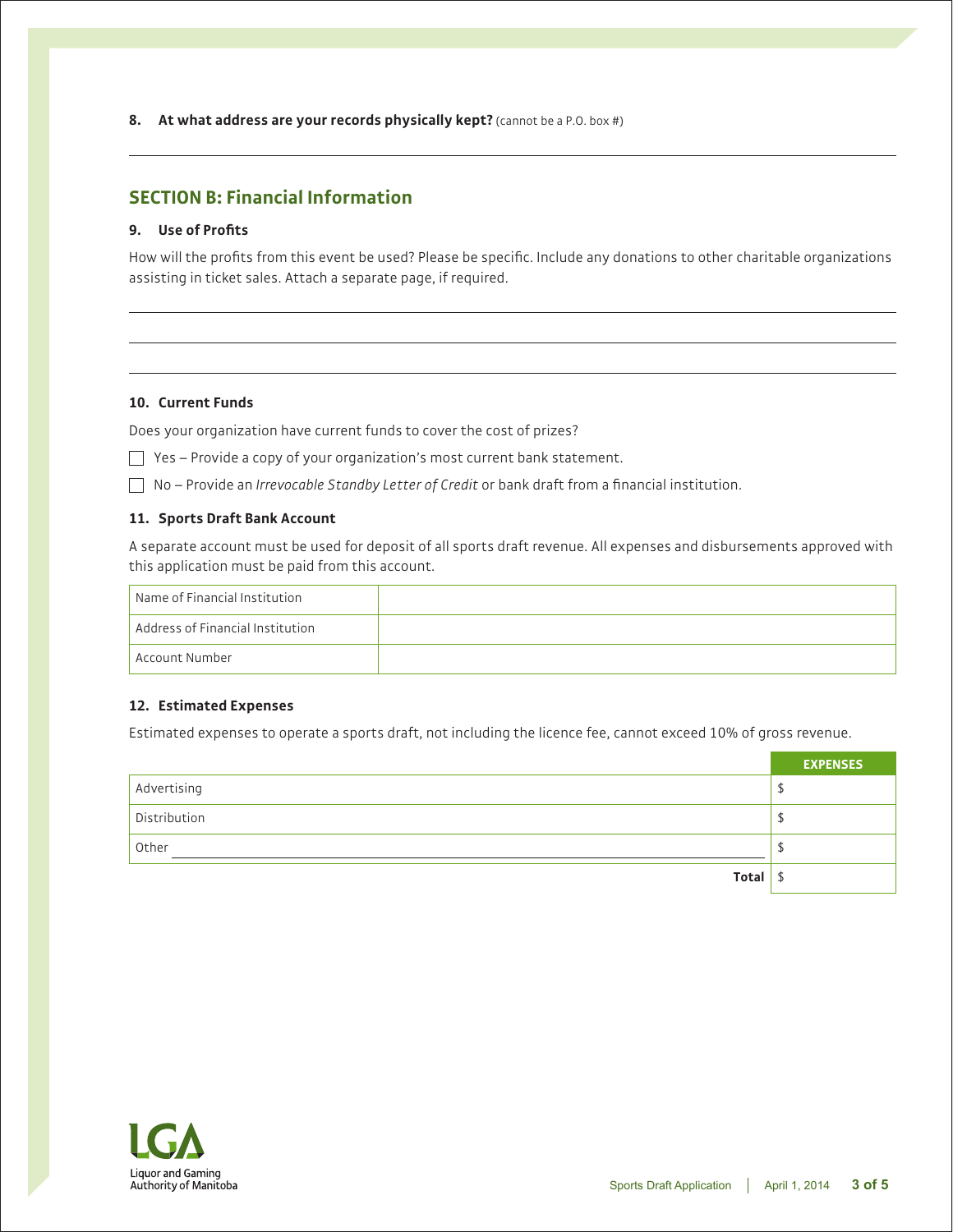# **SECTION C: Sports Draft Information**

### **13. Event Details**

#### **14. Rules**

Please attach a copy of the rules governing your sports draft. Rules must include choice of players and point accumulation, final date entries must be received to be eligible for participation, method of resolving ties and unclaimed prizes, etc.

#### **15. Ticket Sample**

Please attach a ticket sample as per Part 5 of Sports Draft Terms and Conditions.

# **SECTION D: Certification**

**16.** We, the undersigned, hereby certify on behalf of the organization that the information provided on this application is correct and true and that we have read, understood and agree to abide by the Sports Draft Terms and Conditions. *The president and another executive must sign this application.*

#### **PRESIDENT**

Print Name **Signature** Signature Signature **Signature** Date

Specify Title

Print Name Signature Signature Signature Date of the Date of the Date of the Date of the Date of the Date of the Date of the Date of the Date of the Date of the Date of the Date of the Date of the Date of the Date of the D

# **Did you remember to**

 $\Box$  Enclose the required supporting documents listed in #5.

 $\Box$  Enclose proof of current funds to cover cost of prizes.

- $\Box$  Attach a copy of the rules governing your sports draft lottery.
- Attach a ticket sample.

Please send this form directly to the LGA's Gaming Licence Department at 1055 Milt Stegall Drive, Winnipeg, Manitoba R3G 0Z6, by email to gaminglicence@LGCAmb.ca or by fax to 204-927-5385.